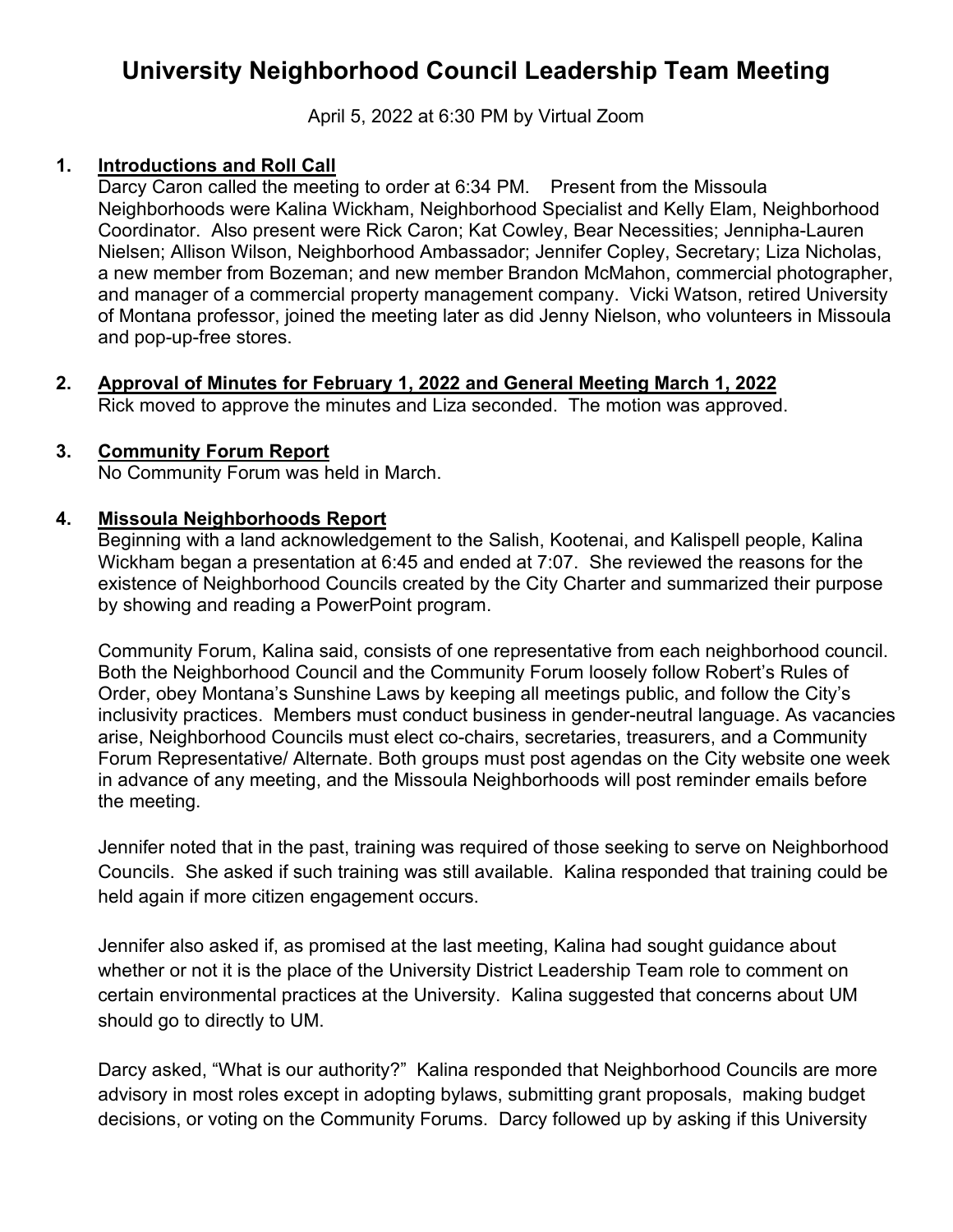District Neighborhood Council should address our new bylaws? Kalina Wickham said there is no urgency, so the review could be done at future meetings.

Darcy noted that we still need to get an alternate delegate to Community Forum.

Jenny Nielson said that we need to encourage those who are renters to get involved in the Neighborhood Councils. Darcy explained that we include the ASUM delegates many of whom are renters, noting that some renters are being forced out by those buying and renovating old houses in the neighborhood. Rick urged us to invite even more renters, a valuable part of our neighborhood. Jenny promised to urge some renters to serve on the Neighborhood Council.

Kalina announced that scoring on grant applications will be next week, and the Community Forum would approve the committee's recommendations at their May meeting.

#### **5. UM Representatives Report**

April 24 will be a spring raking day led by UM's Lacey Zinke and Rick Caron. Rick reminded those presents that crews had served four area residents who needed help due to advanced age or physical limitations. Three seemed happy with the service, and the fourth requested the service again next year. Subject to when the students are available, April 24, this month, Lacey, head of Greek Life on campus, sent her best wishes and will be involved in getting students involved for spring raking service. Members are asked to look for neighbors who may need help and to send those names out to Rick.

Kat reported that they have revised the ASUM Bear Necessities newsletter (and the UM Food Pantry newsletter), publishing online at [https://medium.com/griz-renter-blog.](https://medium.com/griz-renter-blog)

Neighborhood Ambassadors, Kat continued, are gearing up for setting up more renter tips and have put out the call for artists for the traffic circles on one of the adopted traffic circles on Maurice Avenue. Ideas are due on April 19. The winner would build the sculpture, do cleanup, and enjoy a celebratory party.

### **6. Discussion Items**

As announced previously, Neighborhood Cleanup is Saturday, April 30. Both Darcy and Jennifer said they would be glad to help on that day. Kat also volunteered to help.

Kalina said neighborhoods should choose an area for cleanup focus. The city will provide dumpsters in several areas around town.

Jennifer asked if a cleanup of Jeanette Rankin Park could be planned for the future. Academic demands make it difficult to recruit student volunteers, but Rick promised to talk to Lacey about that Rankin Park labor. Darcy added words of support for work on Rankin Park.

Vicki Watson reminded the audience that the weekend before April 30, people will be cleaning banks of the Clark Fork River, gathering paper trash, but not animal waste in the dog park.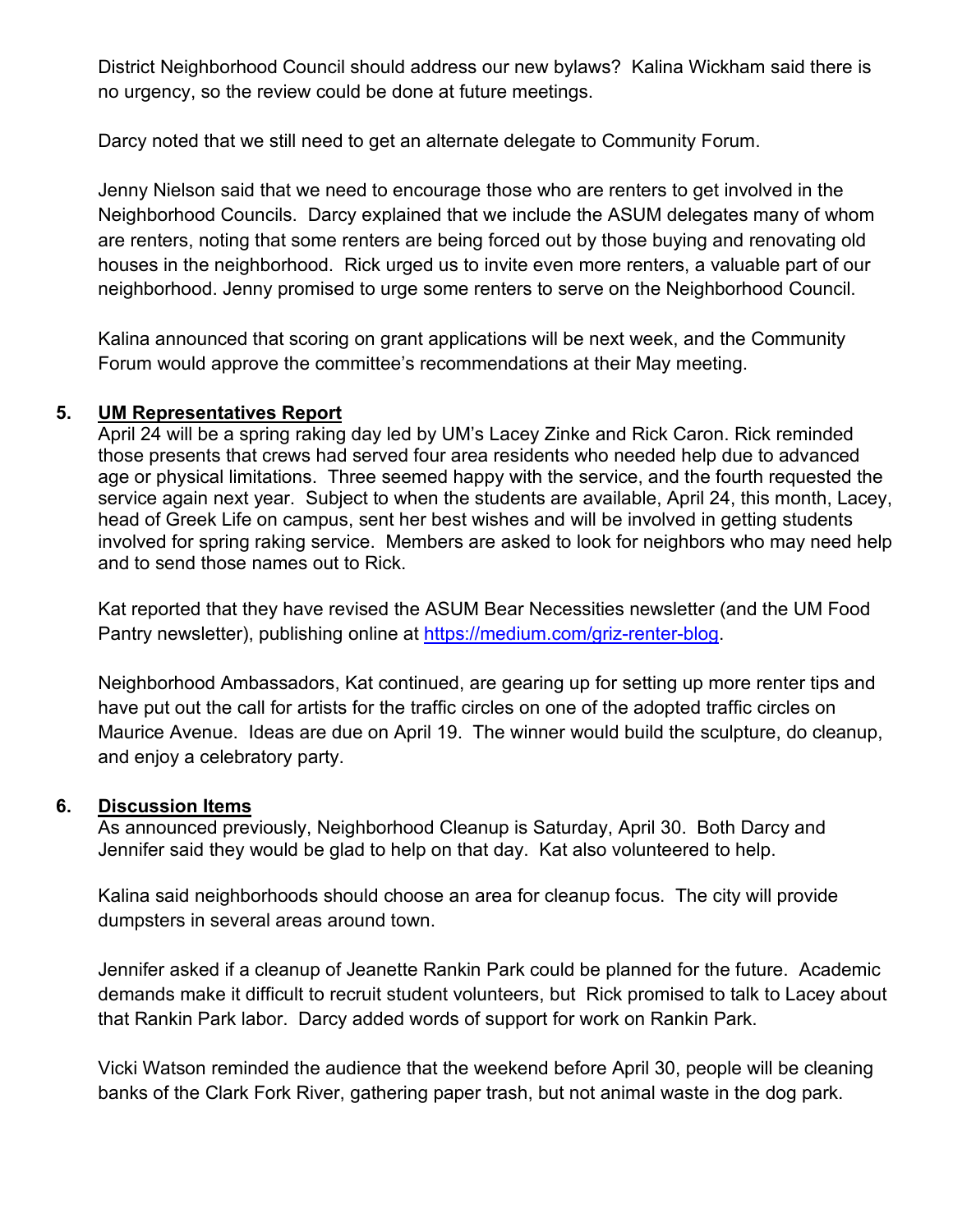### **7. Public comment on Non-Agenda Items**

Rick expressed his ongoing concerns about the Bark Park on Jacob's Island area and wants to present a resolution on that issue soon.

Vicki Watson expressed concerns about the building of a massive stadium size winter practice facility on what is now a grassy practice area. The University did this without dialogue with neighbors. Dan Carlino called the President, urging the University to hold a briefing. Rick asked if we should contact the President's Office to get information about the impact to the neighborhood. Darcy volunteered to reach out to Dan Carlino. Rick will contact both to attend our next meeting. Kalina wants them to contact her office, as well.

Jennifer asked how to best publicize such a meeting. Kalina suggested using the City's list serve, the Missoulian, and the Next Door online site.

Vicki Watson said she was told by the Missoulian that Cole Bergquist, realtor, thought he might be willing to talk with a Neighborhood Association about developments on the old Missoulian site near the river. Kalina said that the developers are required to have neighborhood meetings. She urged us to invite Bergquist to a Neighborhood Council meeting. Vicki says she likes the idea of having people submit questions in advance, so the developer can prepare his answers.

Jennifer suggested that these developments might be topics for the September meeting. Kalina said that the public meetings would occur before designs were set in stone and will seek an update to bring to our next meeting. Rick said that some of the development partners have changed. Vicki says we should tell these people that we do not want to fight with them, merely to communicate.

Brandon expressed interest in the City's Brooks-to-Broadway plan. He has concerns about how changes will affect traffic, like that on the one-way 6th street. He is also interested in the plans for the uptown and Hip Strip areas. Darcy responded that we have not had discussion about those plans, but as the city moves forward, she said we will need to get involved.

Kalina reminded members that the Higgins Avenue Corridor planning is still open to comment and offers opportunities for further comment. Three options for Hip Strip area include protected bike lanes, necessary parking, and dedicated transit lanes. Kalina said that she can connect Brandon with involved city officials whose meetings that will be ongoing. Brandon also expressed concern that traffic lane reduction could negatively impact traffic on Higgins and wants us to put this issue on our radar.

Vicki attended a meeting at Senior Center and saw much support for dedicated bike lanes. Kalina will gather more feedback.

Darcy said that we would like to invite speakers on the issue to our next meeting, Rick adding a request for a comfortable physical space for next month's meeting. Brandon said an outdoor